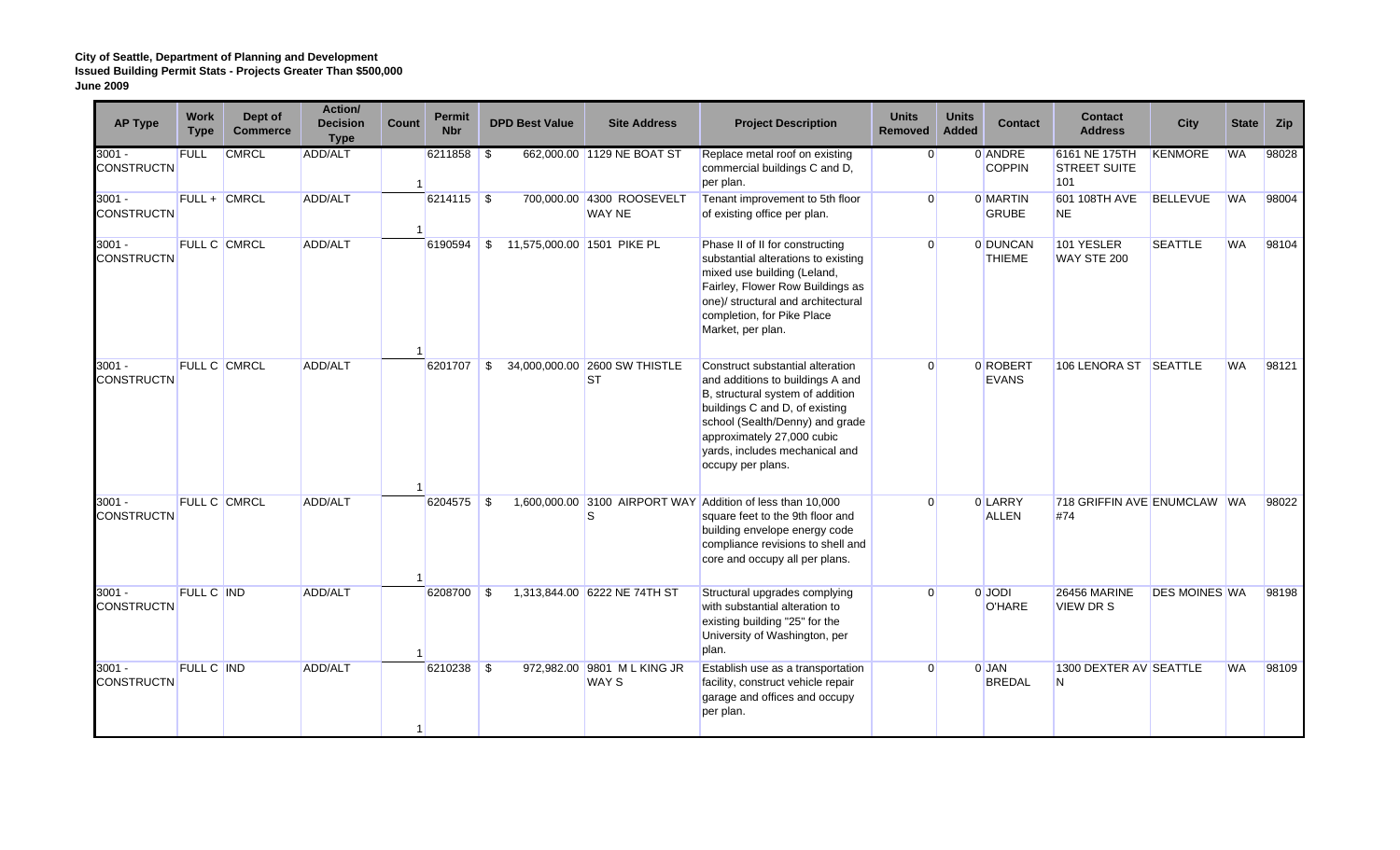| <b>AP Type</b>                | <b>Work</b><br><b>Type</b> | Dept of<br><b>Commerce</b> | <b>Action/</b><br><b>Decision</b><br><b>Type</b> | Count        | <b>Permit</b><br><b>Nbr</b> |            | <b>DPD Best Value</b> | <b>Site Address</b>                | <b>Project Description</b>                                                                                                                                                                                                                                                         | <b>Units</b><br>Removed | <b>Units</b><br>Added | <b>Contact</b>                | <b>Contact</b><br><b>Address</b>           | <b>City</b>          | <b>State</b> | <b>Zip</b> |
|-------------------------------|----------------------------|----------------------------|--------------------------------------------------|--------------|-----------------------------|------------|-----------------------|------------------------------------|------------------------------------------------------------------------------------------------------------------------------------------------------------------------------------------------------------------------------------------------------------------------------------|-------------------------|-----------------------|-------------------------------|--------------------------------------------|----------------------|--------------|------------|
| $3001 -$<br><b>CONSTRUCTN</b> | FULL C INST                |                            | ADD/ALT                                          |              | 6119875                     |            |                       | \$12,000,000.00 1334 TERRY AVE     | Change of use from Nursing<br>home to Hospital and Substantial<br>Alterations including mechanical<br>to existing building. per plan.                                                                                                                                              | $\Omega$                |                       | 0 JONATHAN<br><b>OHARE</b>    | <b>26456 MARINE</b><br><b>VIEW DRIVE S</b> | <b>DES MOINES WA</b> |              | 98198      |
| $3001 -$<br><b>CONSTRUCTN</b> | <b>FULL C INST</b>         |                            | ADD/ALT                                          |              | $6203967$ \$                |            |                       |                                    | 1,600,000.00 1705 NE PACIFIC ST Interior/exterior alterations to<br>existing building (UW Medical<br>Center) per plans.                                                                                                                                                            | $\Omega$                |                       | 0 JODI<br>O'HARE              | <b>26456 MARINE</b><br><b>VIEW DR S</b>    | <b>DES MOINES WA</b> |              | 98198      |
| $3001 -$<br><b>CONSTRUCTN</b> | <b>FULL C INST</b>         |                            | ADD/ALT                                          | -1           | 6206287 \$                  |            |                       | 3,404,218.00 2600 SW THISTLE<br>ST | Complete new gym and<br>classroom addition to existing<br>school - occupy per plans.<br>(Structural reviewed under<br>6201707).                                                                                                                                                    | $\Omega$                |                       | 0 ROBERT<br><b>EVANS</b>      | 106 LENORA ST SEATTLE                      |                      | <b>WA</b>    | 98121      |
| <b>COMMERCIAL ADD ALT</b>     |                            |                            |                                                  | 10           |                             | \$         | 67,828,044.00         |                                    |                                                                                                                                                                                                                                                                                    | $\mathbf{0}$            | $\mathbf{0}$          |                               |                                            |                      |              |            |
| $3001 -$<br><b>CONSTRUCTN</b> | $FULL + MF$                |                            | ADD/ALT                                          |              | 6211701                     | $\sqrt{3}$ | 2,019,550.00          | 1201 BOYLSTON<br><b>AVE</b>        | Replace existing<br>sheathing/stucco on the East,<br>North, South & West exterior<br>building elevations, replace all<br>windows and flashings from the<br>parapet cap to the ground and<br>add support columns to selected<br>decks to existing apartment<br>building, per plans. | $\Omega$                |                       | 0 DOMINICK<br><b>PICCUITO</b> | 17225 NE 15TH<br><b>PLACE</b>              | <b>BELLEVUE</b>      | <b>WA</b>    | 98008      |
| <b>MULTIFAMILY ADD ALT</b>    |                            |                            |                                                  | $\mathbf{1}$ |                             | Ŝ.         | 2,019,550.00          |                                    |                                                                                                                                                                                                                                                                                    | $\bf{0}$                | $\mathbf{0}$          |                               |                                            |                      |              |            |
| $1004 -$<br><b>MECHANICAL</b> |                            | <b>FULL C CMRCL</b>        | <b>MECHANICAL</b>                                | -1           | 6210973                     | l SS       |                       | 1,270,000.00 410 TERRY AVE N       | Installing (7) Heat Pumps, (5)<br>Silnce, (124) VAV boxes, & all<br>ductwork For South Building, per<br>plan.                                                                                                                                                                      | $\Omega$                |                       | 0 PEGGY<br>PEEL               | 4600 S. 134TH PL SEATTLE                   |                      | <b>WA</b>    | 98168      |
| <b>MECHANICAL ONLY</b>        |                            |                            |                                                  | $\mathbf{1}$ |                             | Ŝ.         | 1,270,000.00          |                                    |                                                                                                                                                                                                                                                                                    | $\mathbf{0}$            | $\mathbf{0}$          |                               |                                            |                      |              |            |
| $3001 -$<br><b>CONSTRUCTN</b> |                            | <b>FULL C CMRCL</b>        | <b>NEW</b>                                       |              | 6135100 \$                  |            |                       | 14,876,303.00 514 E PINE ST        | 3/31/2009 VB. EXTENSION<br><b>GRANTED. SUBJECT TO</b><br><b>CANCELLATION AFTER</b><br>5/30/2009. Construct a new<br>mixed use building with 108<br>apartments, retail and below<br>grade parking per plan. MUP<br>3005493                                                          | $\Omega$                |                       | 108 JODI<br>O'HARE            | <b>26456 MARINE</b><br><b>VIEW DR S</b>    | <b>DES MOINES WA</b> |              | 98198      |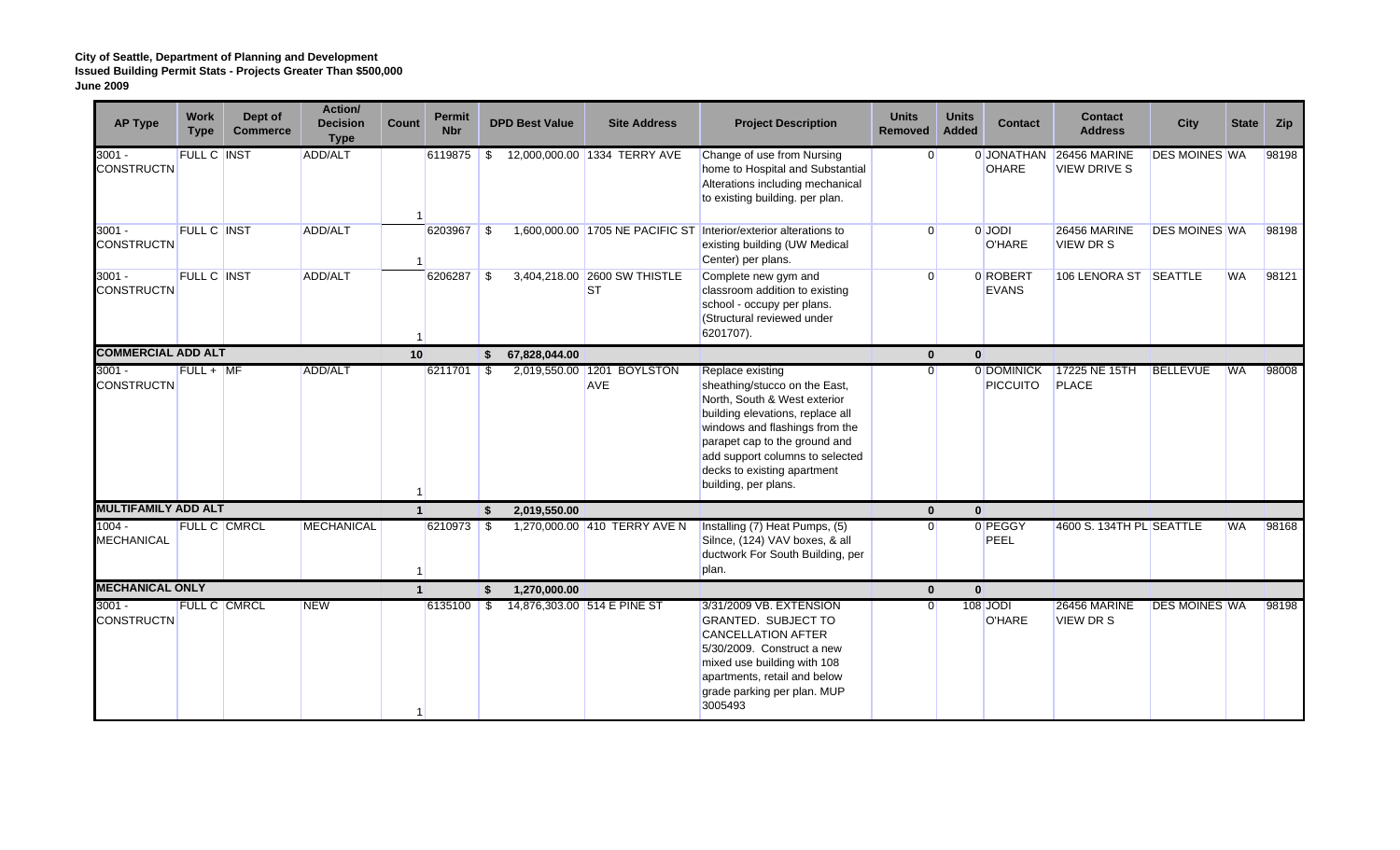| <b>AP Type</b>                | <b>Work</b><br><b>Type</b> | Dept of<br><b>Commerce</b> | Action/<br><b>Decision</b><br><b>Type</b> | Count | <b>Permit</b><br><b>Nbr</b> | <b>DPD Best Value</b> | <b>Site Address</b>                           | <b>Project Description</b>                                                                                                                                                                  | <b>Units</b><br><b>Removed</b> | <b>Units</b><br><b>Added</b> | <b>Contact</b>                        | <b>Contact</b><br><b>Address</b>       | <b>City</b>          | <b>State</b> | Zip   |
|-------------------------------|----------------------------|----------------------------|-------------------------------------------|-------|-----------------------------|-----------------------|-----------------------------------------------|---------------------------------------------------------------------------------------------------------------------------------------------------------------------------------------------|--------------------------------|------------------------------|---------------------------------------|----------------------------------------|----------------------|--------------|-------|
| $3001 -$<br><b>CONSTRUCTN</b> |                            | FULL C CMRCL               | <b>NEW</b>                                |       | 6142540 $\frac{1}{3}$       |                       | 840,837.00 8729 15TH AVE NW                   | <b>Establish Use as and Construct</b><br>new fire station #35, with surface<br>parking, occupy per plan.<br>Mechanical included in this<br>application.                                     | $\Omega$                       |                              | $0$ ED<br><b>MCMANAM</b><br><b>NA</b> | 262 4TH ST                             | <b>BREMERTON WA</b>  |              | 98337 |
| $3001 -$<br><b>CONSTRUCTN</b> |                            | <b>FULL C CMRCL</b>        | <b>NEW</b>                                |       | 6153186 \$                  |                       | 928,616.00 4004 NE 55TH ST                    | Construct new fire station and<br>occupy per plan.                                                                                                                                          | $\Omega$                       |                              | 0 MARY JO<br>LUX                      | 185 UNIVERSITY SEATTLE<br><b>ST</b>    |                      | <b>WA</b>    | 98101 |
| $3001 -$<br><b>CONSTRUCTN</b> |                            | <b>FULL C CMRCL</b>        | <b>NEW</b>                                |       | 6176181                     | \$                    | 40,000,000.00 8526 ROOSEVELT<br><b>WAY NE</b> | Replace existing 60 MG open-<br>water reservoir with a new<br>reinforced concrete 60 MG duel-<br>cell buried reservoir, per plans.                                                          | $\Omega$                       |                              | 0 TARA<br><b>ESTEBAN</b>              | 700 5TH AVE<br>SUITE 4900 POB<br>34018 | <b>SEATTLE</b>       | <b>WA</b>    | 98124 |
| $3001 -$<br><b>CONSTRUCTN</b> |                            | <b>FULL C CMRCL</b>        | <b>NEW</b>                                |       | 6185281                     | l \$                  | 9,823,913.00 4626 M L KING JR<br><b>WAY S</b> | Establish use and construct 4-<br>story mixed use bldg including<br>live-work and surface parking and<br>occupy per plan.                                                                   | $\Omega$                       |                              | 83 ANN<br><b>WILLIAMSO</b><br>N       | 204 1ST AV S                           | <b>SEATTLE</b>       | <b>WA</b>    | 98104 |
| $3001 -$<br><b>CONSTRUCTN</b> |                            | FULL C CMRCL               | <b>NEW</b>                                |       | $6197618$ \$                |                       |                                               | 550,000.00 4219 S OTHELLO ST Phase I of III for construction of<br>mixed use building - grading,<br>excavation, and site preparation<br>this permit, per plan                               | $\Omega$                       |                              | 0 LARRY<br><b>ALLEN</b>               | 718 GRIFFIN AVE ENUMCLAW WA<br>#74     |                      |              | 98022 |
| $3001 -$<br><b>CONSTRUCTN</b> | FULL C IND                 |                            | <b>NEW</b>                                |       | 6166680 \$                  |                       | 801,652.00 2424 SW ANDOVER<br><b>ST</b>       | Remodel and addition to existing<br>metal building for office, shower<br>and locker room and occupy all<br>per plan.                                                                        | $\Omega$                       |                              | 0 MARTIN<br><b>REIMERS</b>            | 7304 10TH ST SE EVERETT<br>SUITE B102  |                      | <b>WA</b>    | 98205 |
| $3001 -$<br><b>CONSTRUCTN</b> | <b>FULL C INST</b>         |                            | <b>NEW</b>                                |       | 6118728                     | \$                    | 34,088,152.00 4000 15TH AVE NE                | Phase IV of IV (architectural<br>completion) Construct new 5-<br>story + basement bldg for<br>University of Washington's new<br><b>Business School(Paccar Hall)</b><br>and occupy per plan. | $\Omega$                       |                              | 0 JON<br><b>O'HARE</b>                | <b>26456 MARINE</b><br><b>VIEW DRS</b> | <b>DES MOINES WA</b> |              | 98198 |
| $3001 -$<br><b>CONSTRUCTN</b> | <b>FULL C INST</b>         |                            | <b>NEW</b>                                |       | 6126967 \$                  |                       | 741,629.00 515 10TH AVE S                     | Construct a new 2 story building<br>accessory to existing church and<br>occupy per plan.                                                                                                    | $\Omega$                       |                              | 0 IVAN<br><b>LEUNG</b>                | 925 S KING ST                          | <b>SEATTLE</b>       | <b>WA</b>    | 98104 |
| <b>COMMERCIAL NEW</b>         |                            |                            |                                           | 9     |                             | \$102,651,102.00      |                                               |                                                                                                                                                                                             | $\bf{0}$                       | 191                          |                                       |                                        |                      |              |       |